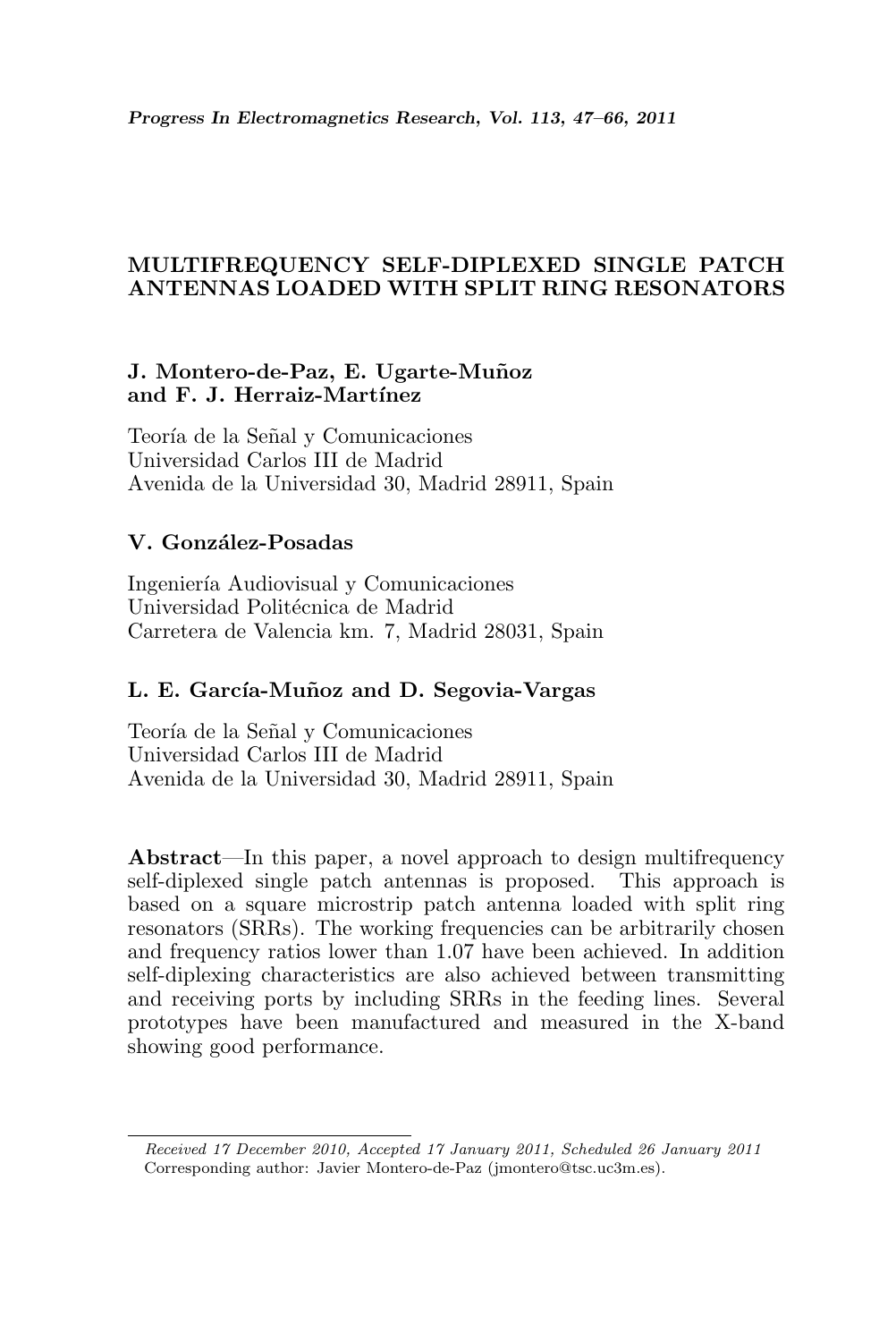### 1. INTRODUCTION

Wireless communications systems have grown up exponentially in the recent years. Systems like mobile communications (GSM, UMTS), wireless sensor (ZigBee), personal area (Bluetooth) or wireless (WiFi) networks and radio navigation systems (GPS, Galileo) are widely used nowadays. There is a growing trend to integrate as many of these wireless systems into one single user terminal [1, 2]. In order to reduce the distortion associated to the interference from one service to another service, additional high selectivity filters are needed to achieve high isolation between both inputs. If the multifrequency antenna could highly isolate these frequencies, a great simplification in the corresponding front-end could be achieved. Thus, multifrequency (for frequencies as close as possible), compact and self-diplexed antennas will be desirable in order to reduce the overall size of the handheld device.

Microstrip patch antennas [3, 4] have been widely used in wireless communications. The most common way to obtain multifrequency performance is by adding parasitic elements with different resonant frequencies [3–8]. One possible solution to design compact multifrequency antennas with low frequency ratios could be by using metamaterial cells [9–12]. Metamaterials with simultaneously negative permittivity and permeability (Left Handed materials) have been used in microwave devices design [9, 10], or in antenna design [10– 12]. Recently, dual- frequency printed dipoles were presented in [13]. Patch antennas and metamaterials have also been used together to obtain multifrequency and dual-mode patch antennas [14, 15] without increasing the size or volume of the single antenna. However, in all these previous works there was a limit on achieving arbitrarily close and different frequencies, as required for some satellite Tx/Rx services.

In addition, high isolation between ports is required in order to separate different services. Till now, not many references have appeared on isolated antennas [16–18]. All of them achieve isolation levels for orthogonal ports based on a multilayer structure or by the inclusion of multilayer defects in the substrate or in the ground structure. In [18], the idea of using filtering lines to feed the printed antenna was firstly proposed. Up to the authors' knowledge, selfdiplexed patch antennas for non-orthogonal ports each of them working on different frequency bands have not been developed until now.

In this paper, the inclusion of metamaterial cells has allowed achieving high isolation self-diplexed (between not orthogonally polarized ports) multifrequency antennas based on a single patch antenna. Split ring resonators (SRRs) have been used to load both the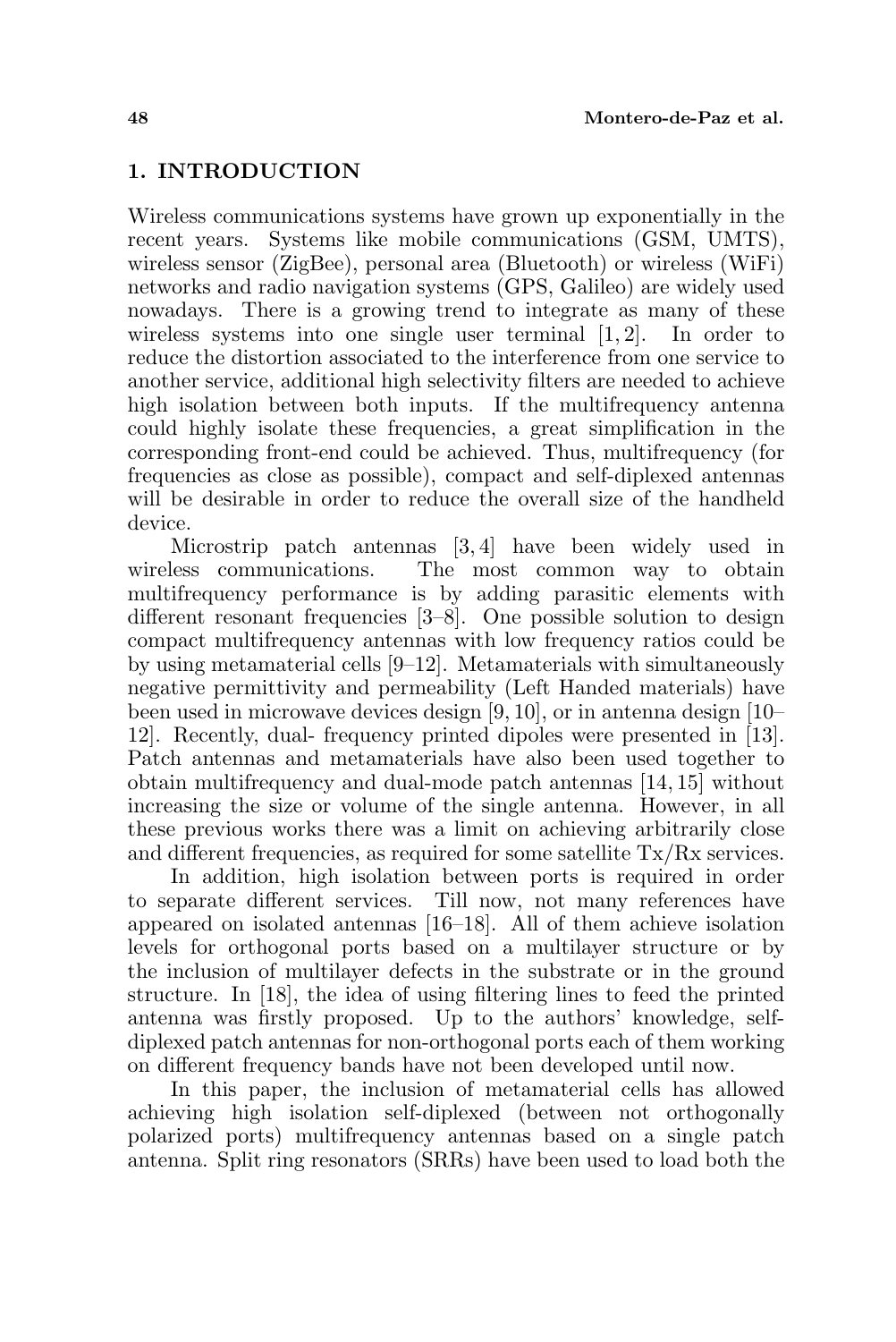antenna and the filtering lines in a two layer structure in comparison with previous multilayer structures. Two or more working frequencies arbitrarily chosen can be achieved depending on the number of SRRs coupled to the patch antenna. Frequency ratios close to 1 can be achieved. Finally, a simple circuit model based on equivalent circuit and transmission line approaches is also presented.

## 2. ANTENNA DESIGN

Multifrequency patch antennas partially filled with left-handed (LH) structures were first presented in [14]. These antennas consisted of a conventional patch partially filled with Sievenpiper's mushrooms to achieve two  $(n = -1 \text{ and } n = +1)$  or three  $(n = -1, n = 0 \text{ and } n = +1)$ radiation modes, where n refers to the radiating mode according to the resonant condition of a patch antenna [3, 4, 14]:

$$
\beta_n \cdot L = n \cdot \pi \tag{1}
$$

where L is the equivalent transmission line of the patch and  $\beta_n$  is the propagation constant.

When the working frequencies are higher and the frequency ratio between the upper and lower frequency is close to unity (i.e.,  $f_{n=1}/f_{n=-1} \approx 1$ ) the structure proposed in [14] cannot work. This is due to the fact that working at higher and closer frequencies implies comparable dimensions between the patch and the inside mushrooms. In addition, the diameter of the vias and the gap between mushrooms must be very small, leading to sizes that are not possible to be manufactured due to physical restrictions. A study on the minimum frequency separation that can be achieved for the antennas partially filled with LH cells has been carried out on the X-band (7–12.5 GHz).



Figure 1. Ratio of the proposed antenna frequencies over the conventional isolated patch antenna frequencies vs the ratio of the inside cell length  $(W_m)$  over the patch length  $(L)$ .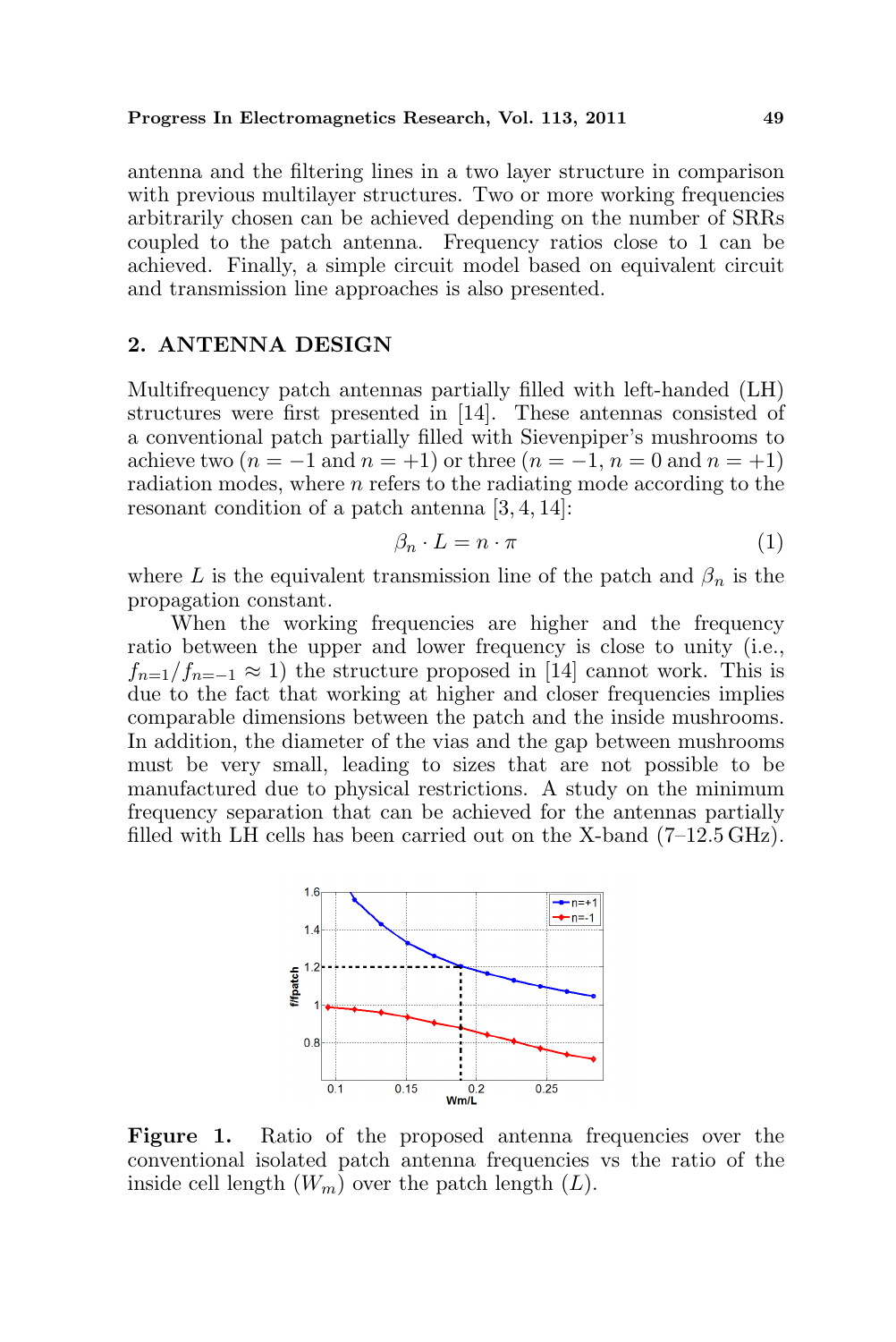The minimum spacing between the gaps has been set to 0.1 mm while the minimum via diameter has been set to 0.2 mm. Figure 1 shows the normalized working frequencies (mode frequency over the isolated patch frequency) for both modes in front of the ratio between the cells length and the patch length. The minimum frequency ratio that can be achieved is 1.36 (9.8 and 7.2 GHz).

### 2.1. Dual-frequency Patch Antennas Loaded with SRRs

Split ring resonators are planar structures that have been widely used in metamaterials and LH structures design [9, 19–26]. They consist of a double metallic concentric rings with a width of c, separated a distance  $d$  and with a small cut on each of them at opposite sides,  $q$ . The length of the coupling side is  $r$ . In order to increase the coupling between the supporting transmission line and the corresponding SRRs, a pair of square SRRs instead of a circular one has been chosen as it is shown on Figures  $2(a)-2(b)$ . If the SRRs are excited with an orthogonal magnetic field  $(z$ -direction in Figure 2(b)) or with a parallel electric field  $(y\text{-direction in Figure 2(b)})$  [9], they have a resonant frequency that depends on their dimensions.

First, a 2.39 mm width microstrip line on a Rogers Duroid 5880



Figure 2. (a) Microstrip transmission line stop-band filter based on SRRs. (b) Single SRR. (c) Simulated S-parameter of the stop-band filter.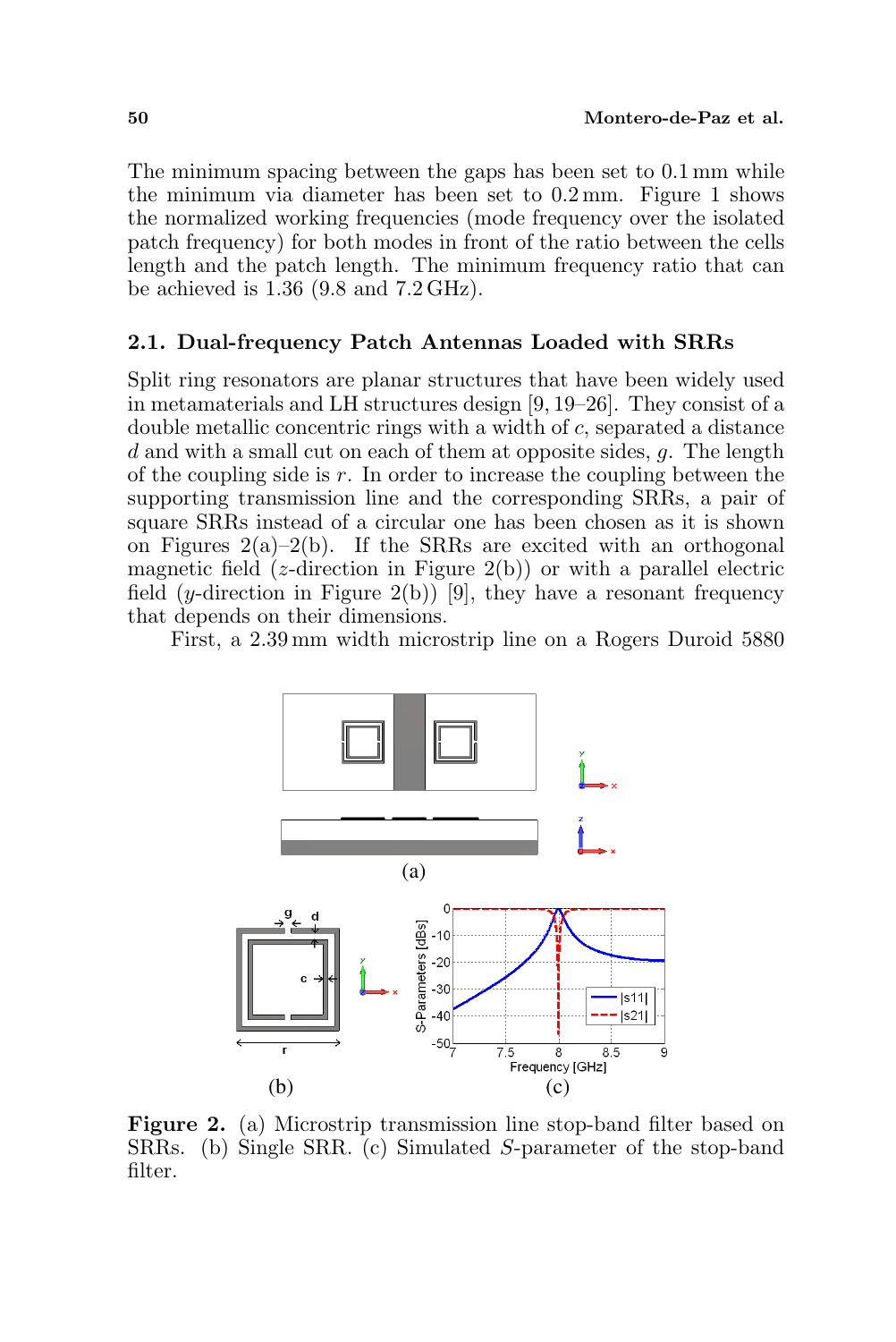(with a 1.574 mm thickness) loaded with a pair of SRRs has been designed. The dimensions of the SRRs are:  $r = 3.2$  mm,  $c = 0.15$  mm,  $d = 0.2$  mm,  $q = 0.2$  mm and a gap between SRRs and Microstrip line of 0.7 mm. The resulting loaded line behaves as a notch structure that can be seen in (Figure  $2(c)$ ). These properties can be applied to a single patch antenna, due to the fact that patch antennas with resonant frequency  $f_o$  ( $n = +1$  mode) can be modeled as a transmission line with length  $L \approx \lambda_0/2$  and width W. The patch antenna induces, as well as a microstrip transmission line, a strong magnetic field component in the normal direction. So the same stop-band behavior obtained with a microstrip transmission line loaded with SRRs will be expected with a microstrip patch antenna loaded with SRRs.



Figure 3. Sketch of the dual-frequency linear polarization patch antenna loaded with SRRs.

The proposed dual frequency antenna is shown in Figure 3. It consists of a conventional square patch antenna loaded with two equal and coplanar SRRs near the patch. The antenna parameters are the length of the patch  $(L)$  and the gap between the patch and the SRRs  $(qap)$ . In addition, all the previously mentioned SRRs' parameters have to be considered. The antenna is fed through a microstrip coupled line placed beneath the patch. The dimensions of the feeding line are the length  $L_f$  and the width  $W_f$ .

Two different analyses have been undertaken to see the performance of the proposed antenna. First, if the resonant frequency of the SRRs is designed in order to fall in the patch antenna bandwidth (BW), a notch is inserted inside this bandwidth what forces two working bands  $(f_1 \text{ and } f_3)$  where the frequency barrier  $(f_2)$  is the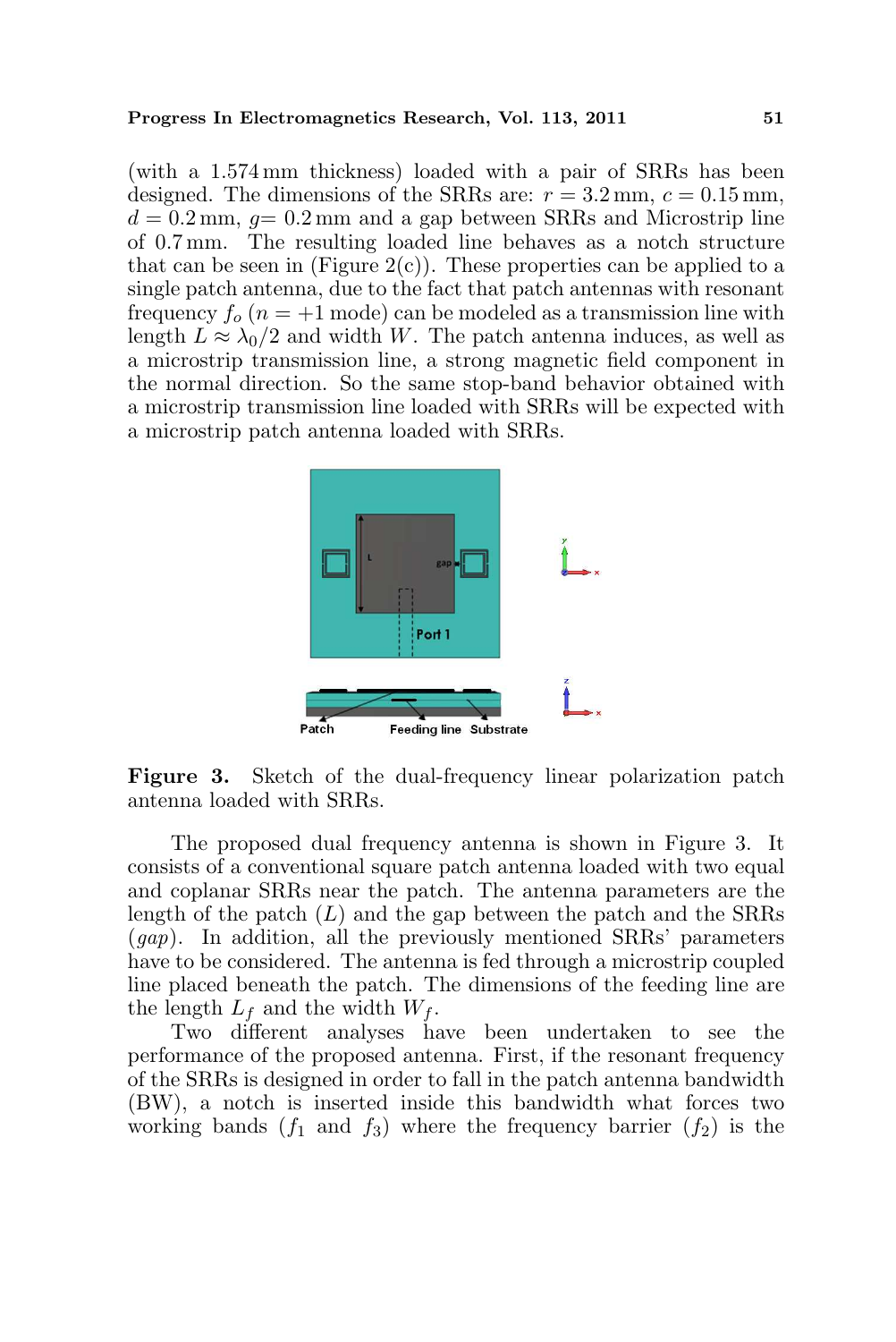

Figure 4. (a) Current density of the single patch antenna without SRRs. Current density of the patch antenna loaded with SRRs acting as a notch: (b)  $f_1$ , (c)  $f_2$  and (d)  $f_3$ .

resonant frequency of the SRRs that is given as

$$
\omega_2^2 = \frac{1}{L_S \cdot C_S} \tag{2}
$$

where the inductance  $L<sub>S</sub>$  and the capacitance  $C<sub>S</sub>$  are the values of equivalent resonant tank circuit. The surface current density of the first configuration can be seen in Figure 4. At frequencies  $f_1$  and  $f_3$ , a strong current is induced in the SRRs, but the currents in the patch are very similar to the ones of the patch antenna when none of the SRRs are placed next to it, thus leading to a broadside radiation pattern. On the other hand, at frequency  $f_2$  (resonant frequency of the SRRs) almost no current is induced in the patch because the SRRs forced a negative value of the permeability (the same behavior as the stop-band filter described previously) and all energy is reflected.

Secondly, if the resonant frequency is out of the bandwidth of the patch antenna, two different working frequencies are achieved: one due to the resonance of the mode  $n=+1$  of the patch antenna  $(f_1)$  and the other due to the self resonance of the SRRs  $(f_2)$ . In the second configuration the working principle is somewhat different since a notch behavior is not possible because the resonant frequency of the SRRs is out of the unloaded single patch antenna bandwidth. In this case each working frequency is due to each resonating element (patch and SRRs). When the antenna is excited at a frequency different from the one of the patch or the SRRs, all the energy is reflected. When the antenna is excited at the resonant frequency of the patch, it accepts all the energy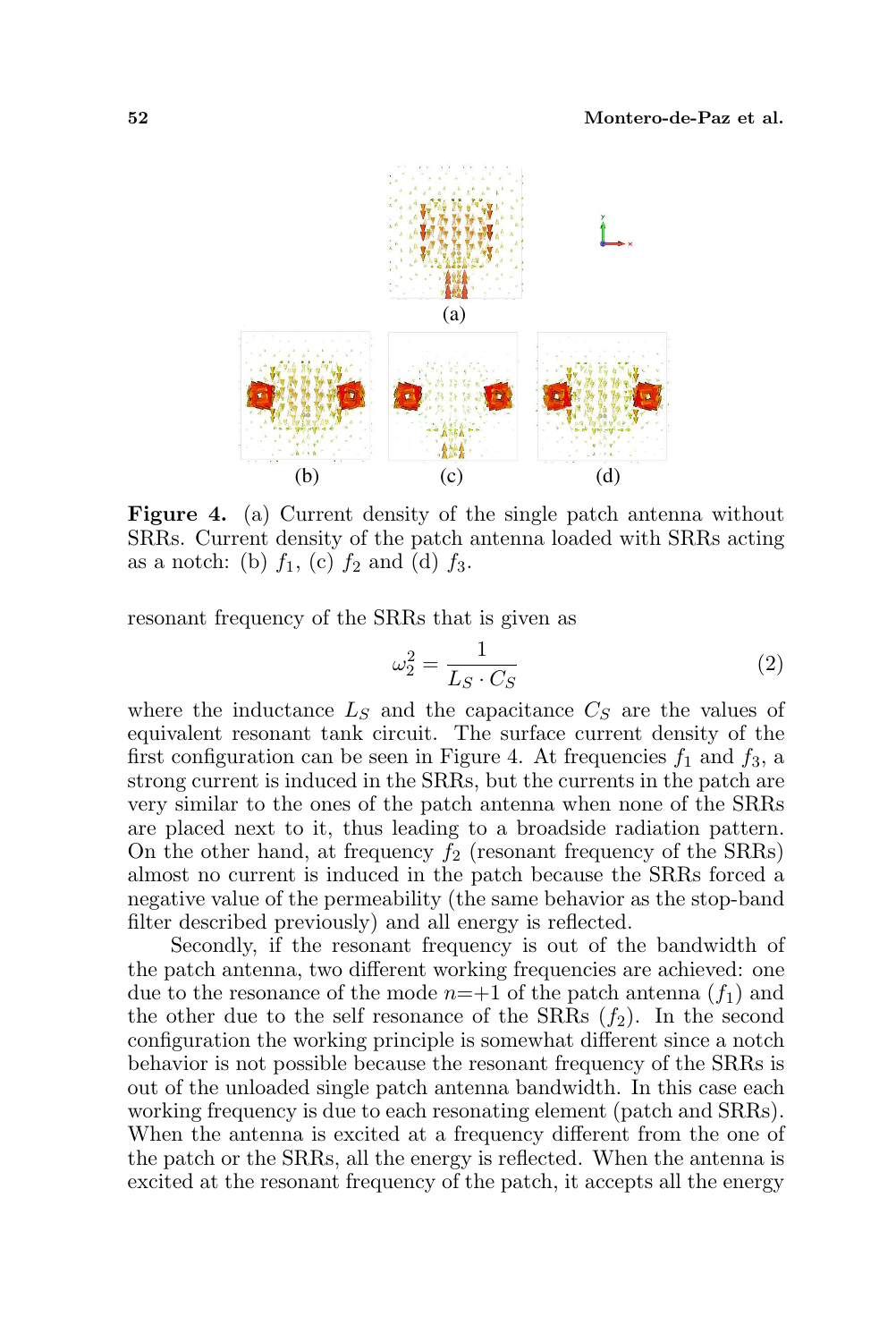

Figure 5. Current density of the single patch antenna loaded with SRRs when resonant frequency of the SRRs is not inside the BW of the unloaded patch antenna. (a)  $f_1$  and (b)  $f_2$ .



Figure 6. Lumped-element equivalent circuit model of the patch antenna loaded with SRRs.

and radiates it, leading to the field distribution of its fundamental mode (Figure  $5(a)$ ). If the exciting frequency is the one of the SRRs, they resonate and a high current along them is produced inducing, at the same time, a current in the patch similar to the fundamental mode of the patch (Figure 5(b)). This leads to a broadside radiation pattern at both frequencies.

#### 2.2. Equivalent-circuit Model

A lumped-element equivalent circuit model for the patch antenna coupled with the SRRs is proposed in Figure 6. The patch antenna is modeled as a transmission line with length  $L \approx \lambda_0/2$  (being  $\lambda_0$ ) the wavelength corresponding to the resonant frequency of the  $n = +1$ mode,  $f<sub>o</sub>$ ) and width W. The lengths of the corresponding transmission lines are indicated in both, the patch and the circuit schematic. A parallel RC circuit is put at each edge of the patch to model the radiated and the stored fields in the proximity of the patch.

The SRRs are modeled as a LC parallel tank circuit whose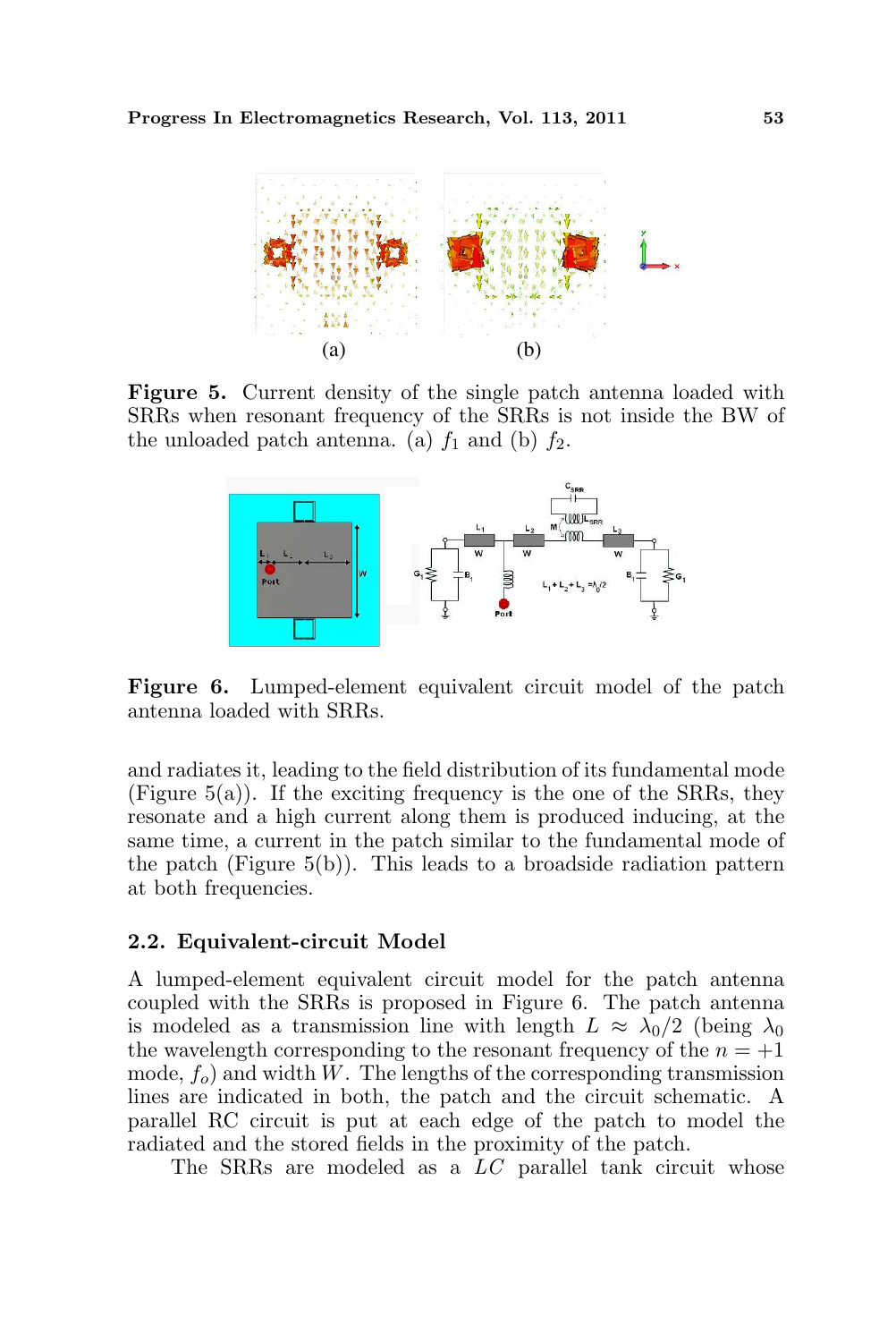resonant frequency is given by (1), where  $L_S = L_{SRR}$  and  $C_S = C_{SRR}$ . The LC parallel tank corresponding to the SRRs is coupled to the patch through a mutual inductance,  $M$ , which models the magnetic coupling between the elements. Additional coupled LC parallel tanks must be added to the model when different SRRs are added.

CST Microwave Studio<sup>®</sup> and this equivalent circuit will be used to analyze and design the proposed antenna.

#### 2.3. Parametric Analysis

The parametric analysis has been undertaken based on a reference square patch, 11.4 mm length with a resonant frequency of 7.67 GHz. CST Microwave Studio<sup> $\circledR$ </sup> will be used to study the proposed antenna. According to 1 the dependence parameters are the length of the patch  $(L)$ , the coupling size of the SRRs  $(r)$ , the width of the lines of the  $SRRs$  (c), the gap between the lines of the  $SRRs$  (d), the gap between the edges of the lines of the SRRs  $(q)$  and the separation between the patch and the SRRs  $(qap)$ . From this analysis it can be concluded that

• When the coupling size of the SRRs  $(r)$  is increased, its resonant frequency is reduced due to the fact that the inductance  $L_{SRR}$ increases. Figure 7 shows the obtained working frequencies as a function of the length of the SRRs  $(r)$ . The isolated working frequencies are shown in dashed lines while the continuous lines represent the working frequencies of the patch loaded with the SRRs. Since sometimes it is impossible to determine whether the resonance is due to the patch or the SRRs, it has been considered that the one with higher BW is due to the patch and the one with lower BW is due to the SRRs. The shadow region represents



Figure 7. Proposed antenna frequencies as a function of the length of the SRRs (r). Area in yellow is the range where the SRRs behave as a notch.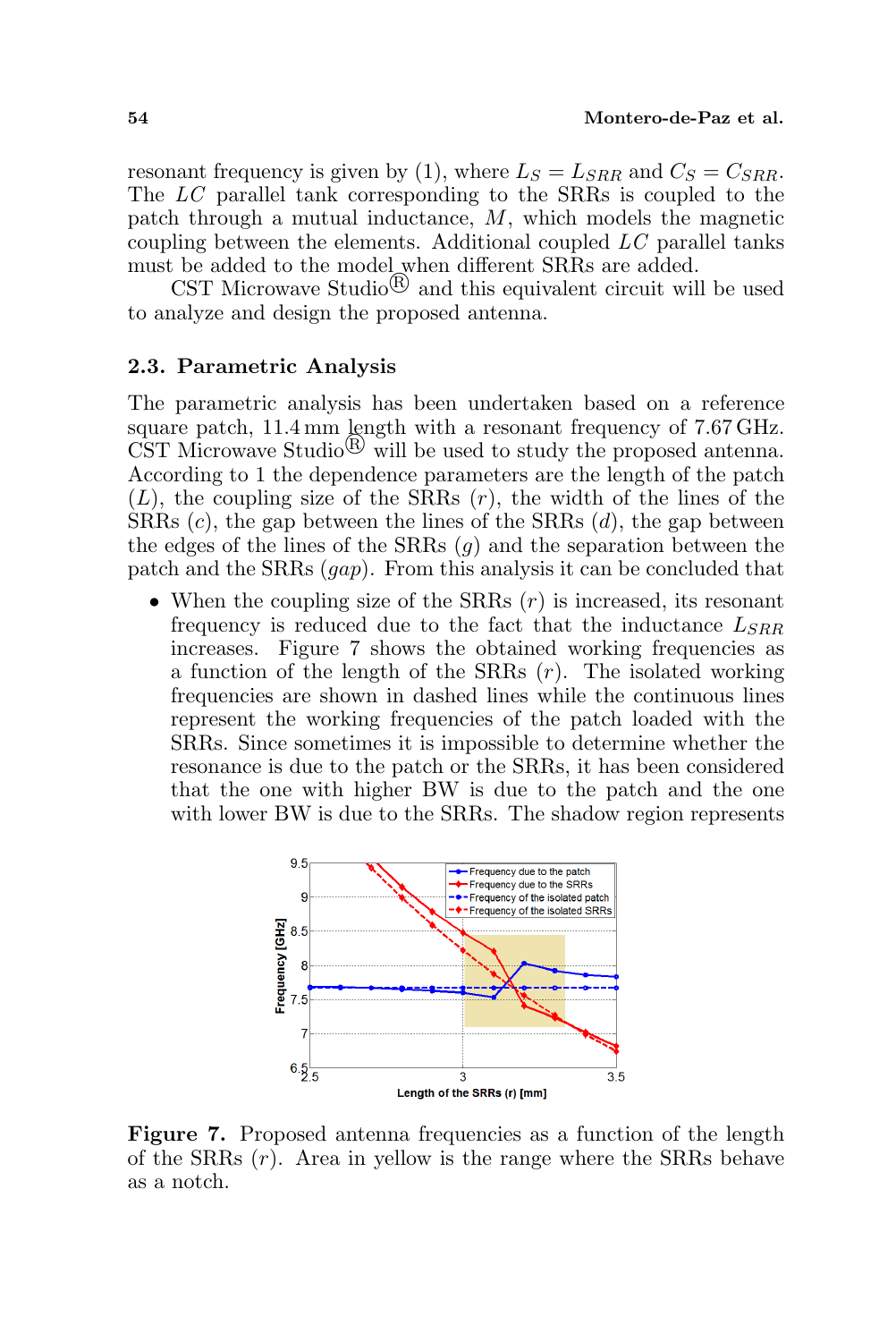the frequency band where the SRRs behave as a notch and makes possible obtain the dual frequency antenna.

- When the width of the lines of the  $SRRs$   $(c)$  is increased, so does the resonant frequency since the value of associated inductance,  $L_{SRR}$ , gets lower.
- When the gap between the lines of the  $SRRs$  (d) enlarges, so does the frequency since the value of the associated capacitance,  $C_{SRR}$ , gets lower.
- When the gap in each SRRs  $(q)$  raises, so does the resonant frequency. This variation is very slight so it will be kept fixed.
- Finally, as the spacing between the patch and the SRRs gets larger the corresponding resonant frequencies gets closer, since the lower frequency increases while the highest frequency decreases. This can be seen in Figure 8 and is due to the decrease in the magnetic coupling, M, between the patch and the SRR. This decrease in the magnetic coupling makes the corresponding resonant frequencies get closer to the isolated resonant frequencies.

According to Figure 7, ratios lower than 1.07 can be achieved by properly designing all the previous parameters. This is an important improvement with respect to the antennas proposed in [15], as well as the fact that the antennas are completely planar. Moreover, multifrequency antennas can be obtained just by adding more SRRs with different resonating frequencies at both sides of the patch.

An interesting feature of this antenna is that when the selfresonances of the SRRs and the patch are very close (notch effect), the relative bandwidth of each of the working frequencies is very similar and depends on the position where the notch is introduced. In addition, the sum of the relative bandwidth of each frequency band



Figure 8. Proposed antenna frequencies as a function of the separation between the patch and the SRRs.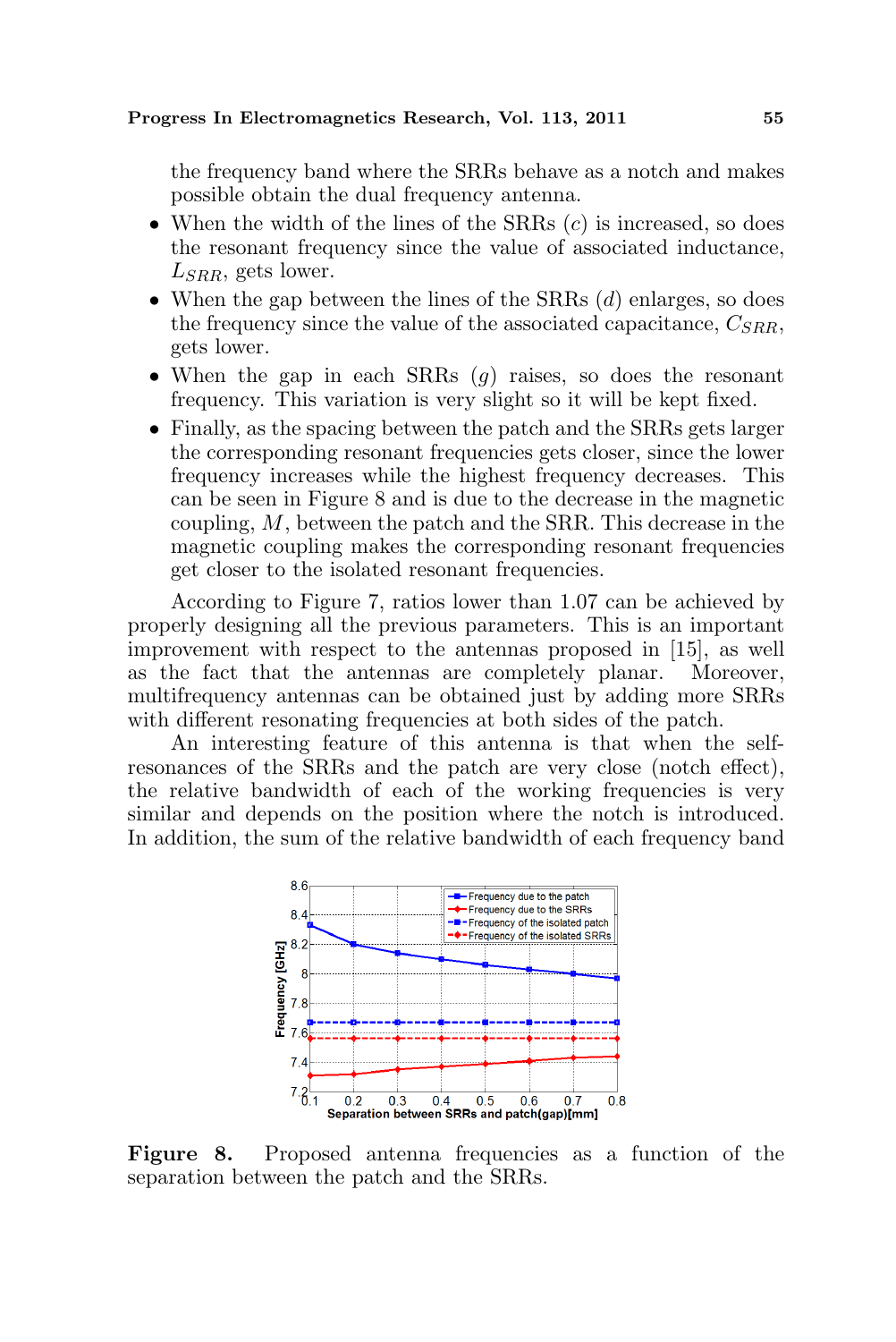

Figure 9. Relative bandwidth as a function of the length of the SRRs. Area in yellow is the range where the SRRs behave as a notch.

is approximately equal to the relative bandwidth of the unloaded patch antenna. This can be explained by making use of the corresponding loaded Q-factor. Then, the overall antenna Q-factor can be given as

$$
1/Q_{antenna} = 1/Q_{patch} + 1/Q_{SRRs}
$$
\n(3)

As the SRRs Q-factor is very high, the overall antenna Q-factor will be mainly given as follows

$$
Q_{SRRs} \uparrow \uparrow \Rightarrow 1/Q_{antenna} \approx 1/Q_{patch} \tag{4}
$$

This fact can be seen in Figure 9 (shadowed), where the working frequencies and its relative bandwidth at −10 dB is plotted as a function of the length of the SRRs (the parameter  $r$  has been chosen since it is the one that more affects to the antenna performance). Moreover, when the self resonance of the SRRs is far away from the resonance of the patch, the BW of the frequency band due to the SRRs is very narrow and the frequency band due to the patch antenna is very similar to the one of the unloaded patch.

#### 2.4. Diplexing Characteristics

One possibility that these configurations add to patch antennas is the design of self-diplexed multifrequency antennas with non-orthogonal ports. The use of self-diplexed multifrequency antennas eliminate the necessity of using diplexers and reduce the overall number of components in transceivers systems. As a result, the efficiency is enhanced and the overall cost is reduced. Till now, all the designs of self-diplexed multifrequency patch antennas consist of orthogonal ports, each of them working on a different frequency band [16–18]. This is due to the fact that in most of the cases rectangular patches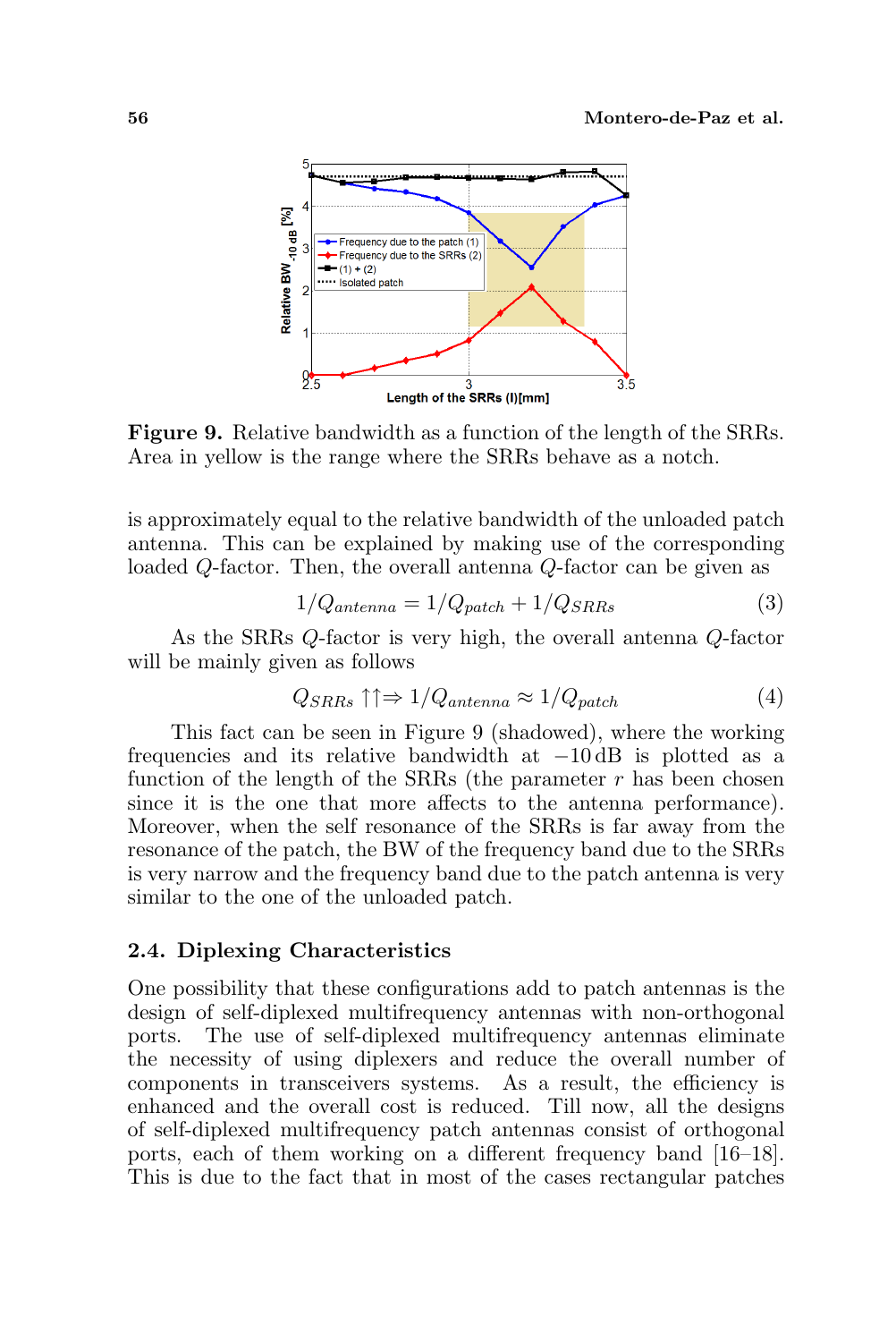### Progress In Electromagnetics Research, Vol. 113, 2011 57

are required in order to have one frequency associated to the electrical length of one side of the patch and other frequency associated to the electrical length of the other side of the patch. With the configuration presented in this paper, two working frequencies are achieved with no need of having rectangular patches, so self diplexed dual frequency patch antennas with non-orthogonal ports can be designed.

The aperture coupled microstrip lines [3, 4] can be a suitable feeding technique for the proposed self-diplexed antenna since it provides the maximum isolation between ports. This technique is easy to manufacture and has various degrees of freedom to get the matching [15]. In addition, the use of filtering lines instead of conventional feeding lines provides higher isolation levels between both ports, even when non-orthogonal modes are excited. Two strategies can be followed to design the filtering lines, well stop-band filtering lines rejecting the antenna's non-desired frequency, well band-pass filtering lines to allow the antenna's desired frequency.

If SRRs were coupled at both sides of a microstrip transmission line, a narrow frequency band above the SRR resonant frequency is inhibited (notch-filter explained in Section 2.1). In this way, filtering feeding lines could be obtained by adding these particles to the antenna feeding transmission lines. These lines would allow rejecting the antenna non-desired modes and improving the isolation between ports. It must be emphasized that neither the complexity nor the size of the antenna is increased. In addition the radiation parameters are kept.

The second option is to periodically insert open split ring resonators (OSRR) [26] in the filtering transmission line to achieve band-pass performance. The OSRR behaves as a series LC circuit in series with the transmission line. These particles allow obtaining band-pass filtering lines without increasing the losses very much. Two pairs of square OSRR connected to the transmission line are used. The OSSR characteristic parameters are the side of the square,  $r$ , the gap between rings,  $d$ , the width of the ring,  $c$ , the spacing between the ring and the microstrip line, gap, and the gap in the microstrip line e.

In this way, the self-diplexed multifrequency antenna will be composed of a patch loaded with SRRs to achieve a multifrequency performance fed with filtering lines with OSRRs to increase the isolation between transmitting and receiving ports.

## 3. EXPERIMENTAL RESULTS

Three different kinds of antennas have been designed and manufactured in order to prove the performance of the proposed multifrequency antennas. First, a dual frequency linearly polarized antenna is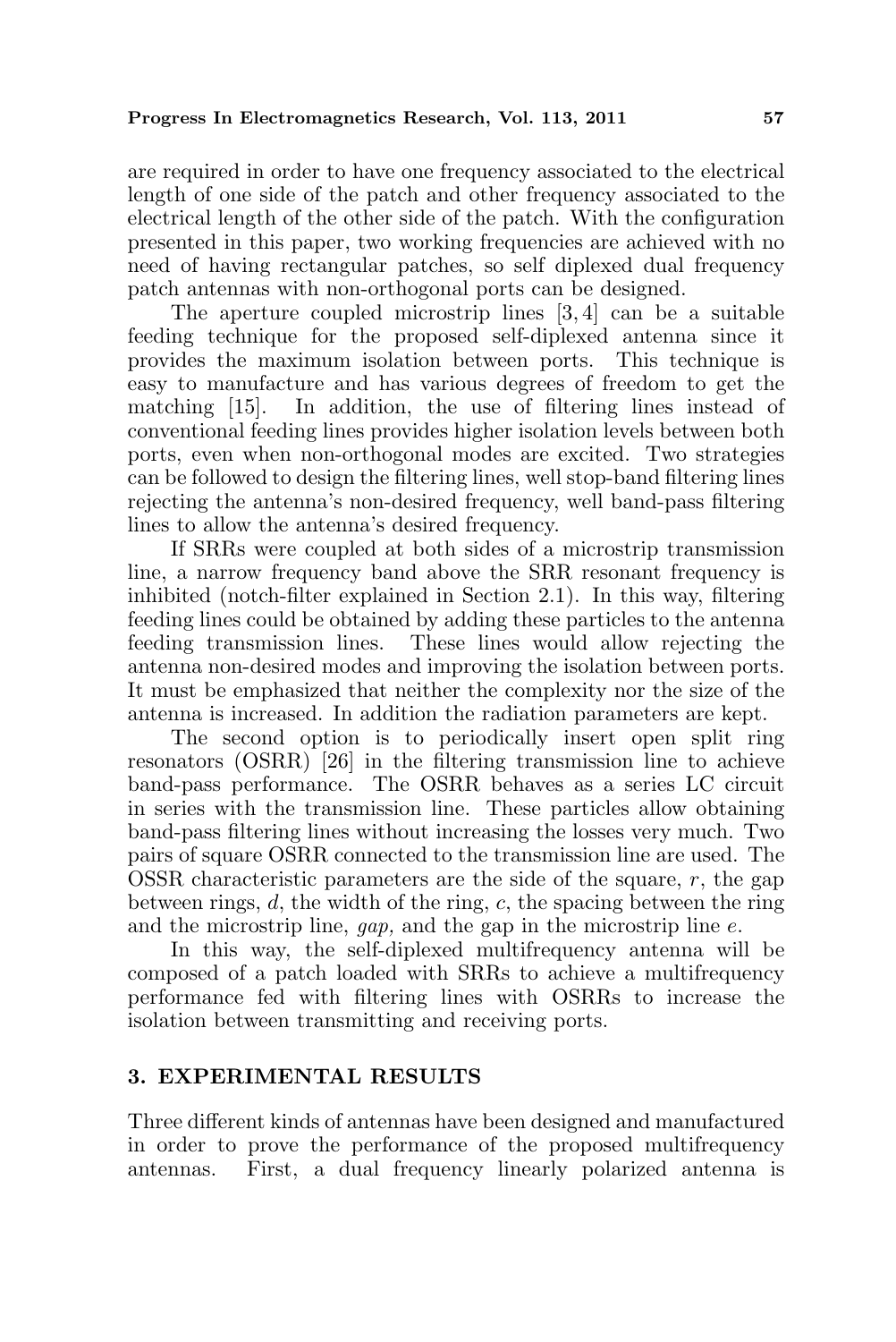designed, secondly a triple frequency linear polarized antenna is shown and finally a two-port self-diplexed dual-frequency antenna will be presented. For all the cases, the ratio between the working frequencies is very low achieving a 1.07 ratio.

# 3.1. Dual-frequency Linear Polarization with Notch Effect

The first designed, simulated and manufactured prototype is a linearly polarized dual-frequency antenna working in the X-Band at 7.66 GHz and 8.33 GHz. The dimensions of the antenna, following the Figure 2 labels, are:  $L = 10.9 \,\text{mm}$ ,  $qap = 0.7 \,\text{mm}$ ,  $r = 3.2 \,\text{mm}$ ,  $c = 0.15 \,\text{mm}$ ,  $d = 0.2$  mm and  $q = 0.2$  mm. The chosen feeding technique is the proximity coupled microstrip line [3, 4], so two substrates are used. The chosen substrate is Rogers RT Duroid 5880 with a thickness of 0.787 mm and  $\varepsilon_r = 2.2$  for both the patch substrate and the feeding line substrate. For this case the SRRs are designed to have the same resonant frequency as the patch and thus, acting as a notch. Simulations have been undertaken with CST Microwave Studio<sup> $\mathbb{R}$ </sup> and with the proposed equivalent circuit model. Figure 10 shows the photo of the linearly polarized manufactured antenna.



Figure 10. Manufactured dual-frequency linear polarization patch antenna loaded with SRRs acting as a notch prototype.

Reflection coefficient of the dual-frequency patch antenna loaded with SRRs has been measured and the results can be seen in Figure 11. The simulated results with CST and with the proposed equivalent circuit model are also shown in Figure 11. Good agreement is shown between the measurements and the simulations. The notch is introduced in the resonance frequency of the SRRs. It can also be appreciated that the sum of both frequency bands are quite close to the relative BW of the unloaded patch antennas as explained in Section 2.3.

Table 1 summarizes the results of both the simulation and measurements. A slight change in the relative BW at −10 dB can be appreciated. This can be the result of a little change in the SRRs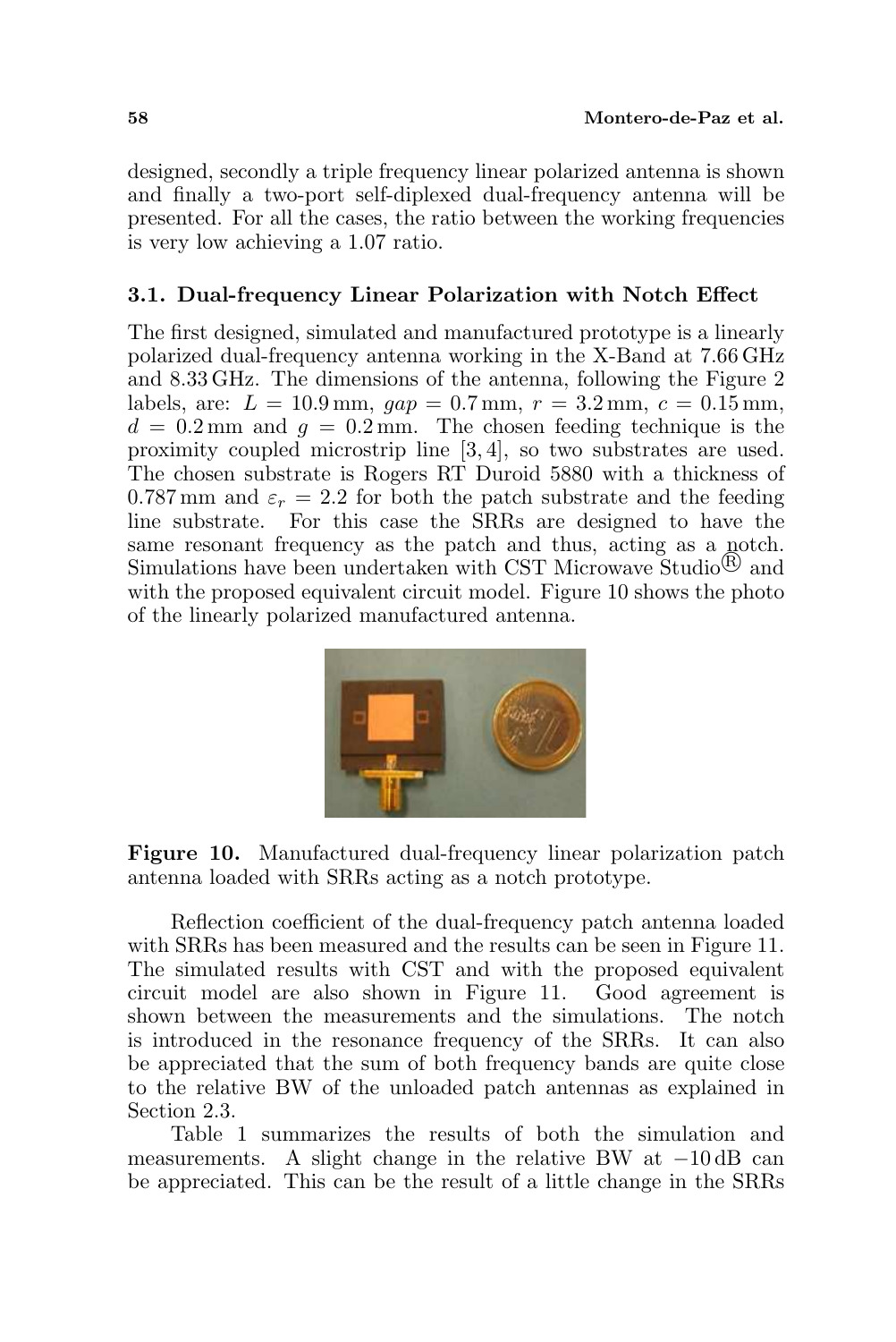Table 1. (a) Microstrip transmission line stop-band filter based on SRRs. (b) Single SRR. (c) Simulated S-parameter of the stop-band filter.

| Simulation |                       | Measurement |                       |
|------------|-----------------------|-------------|-----------------------|
| Frequency  | Relative $BW_{-10dB}$ | Frequency   | Relative $BW_{-10dB}$ |
| 7.67 GHz   | 1.96%                 | 7.71 GHz    | 2.33%                 |
| 8.30 GHz   | 2.53%                 | 8.33 GHz    | 1.68%                 |



Figure 11. Measured reflection coefficients of the proposed dualfrequency linearly polarized antenna with a notch effect antenna.

dimensions, thus leading to a slight change in its resonant frequency (small shift of the notch frequency position). With this prototype a frequency ratio between both working frequencies is 1.087.

Finally, the measured radiation patterns are shown in Figure 12. The obtained radiation patterns are broadside at both frequencies and the cross polarization component presents reasonable values. Then, for both frequencies the cross polarization component is lower than 22 dB for the main beam direction.

## 3.2. Triple-frequency with Linear Polarization

The second designed, simulated and manufactured prototype is a triple-frequency antenna with linear polarization working in the X-Band at 7.26 GHz, 7.48 GHz and 8.09 GHz. For this case, a third set of SRRs has been included to introduce a third resonant frequency. The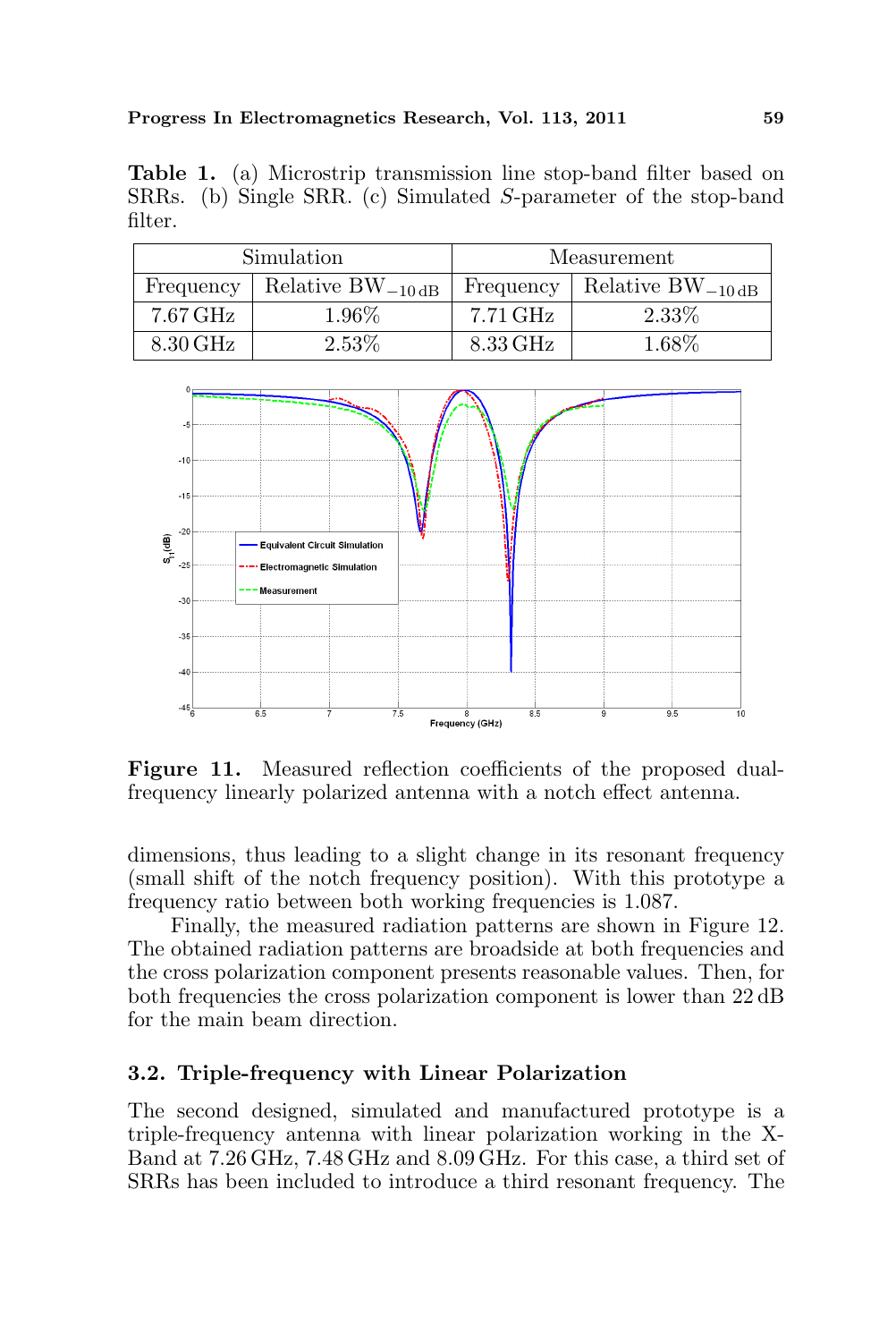

Figure 12. Measured radiation pattern of the dual-frequency patch antenna loaded with SRR: (a) 7.67 GHz and (b) 8.33 GHz.



Figure 13. Manufactured triple-frequency linear polarization patch antenna loaded with SRRs prototype.

dimensions of the proposed prototype are  $L = 11.3$  mm, central SRRs:  $gap = 1.2 \text{ mm}, r = 3.4 \text{ mm}, c = 0.15 \text{ mm}, d = 0.2 \text{ mm}, q = 0.2 \text{ mm};$ top and bottom SRRs:  $gap = 0.8$  mm,  $r = 3.3$  mm,  $c = 0.15$  mm,  $d = 0.2$  mm,  $q = 0.2$  mm. The separation between SRRs is 0.7 mm. The manufactured prototype is shown in Figure 13 and the simulated and measured results are shown in Figure 14 and Table 2. Once again it can be emphasized that the agreement between electromagnetic simulation, equivalent circuit simulation and measurements is great, despite a small shift in the resonant frequency of the notches which leads to a variation in the relative bandwidth. It must also be noted that the resonant frequencies can be arbitrarily chosen and the ratio between any pair of them is different.

The measured radiation patterns at the three working frequencies are shown in Figure 15. Radiation obtained at the three frequencies is broadside type and very similar to a conventional patch one. The cross polarization component presents reasonable values. Then, for the three frequencies the cross polarization component is lower than 20.5 dB in the main beam direction.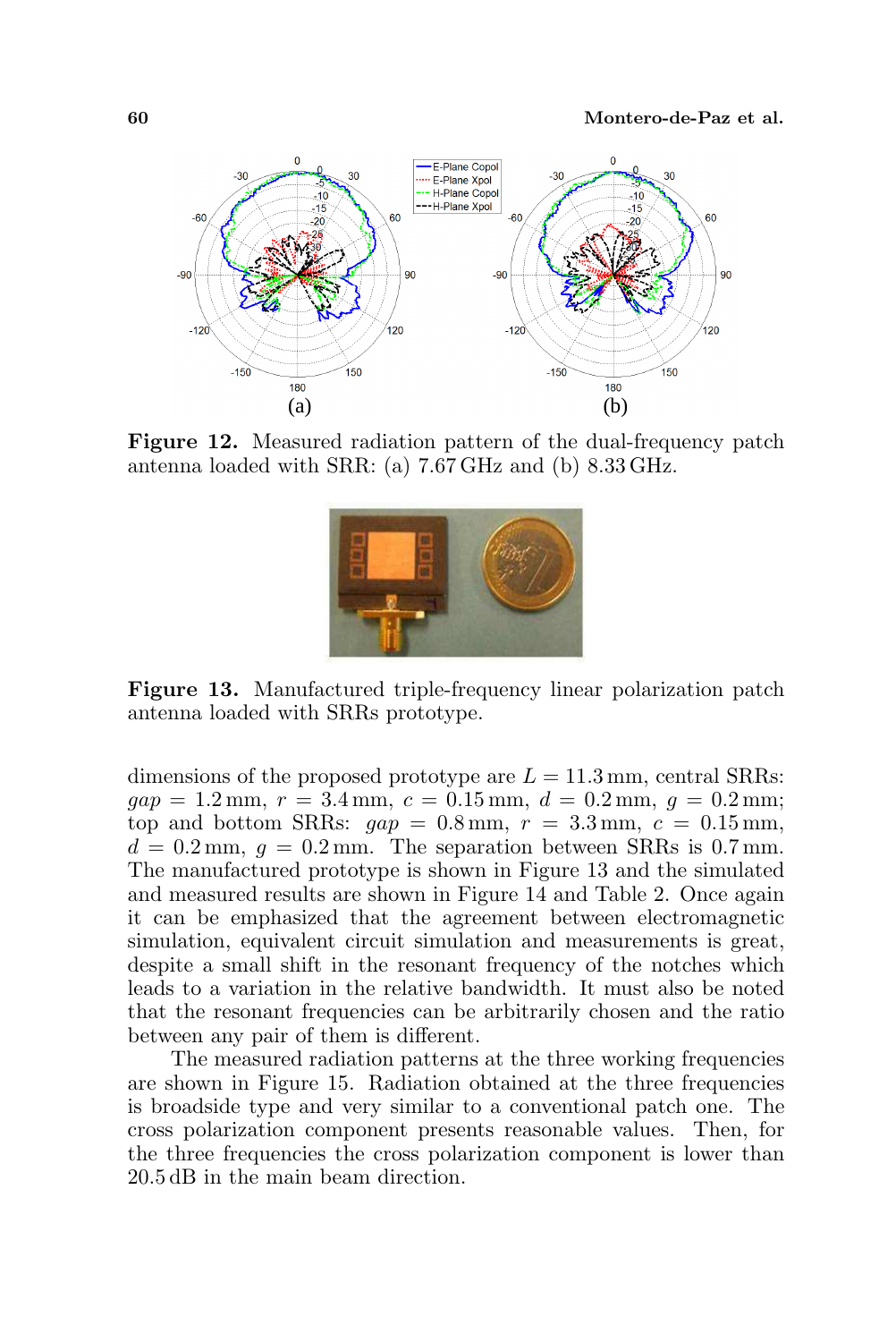

Figure 14. Measured and simulated reflection coefficients of the triple-frequency patch antenna loaded with SRRs. The simulations have been carried out with an electromagnetic simulator (CST) Microwave Studio) and the proposed equivalent circuit model.

| Simulation           |                       | Measurement          |                       |
|----------------------|-----------------------|----------------------|-----------------------|
| Frequency            | Relative $BW_{-10dB}$ | Frequency            | Relative $BW_{-10dB}$ |
| $7.25\,\mathrm{GHz}$ | $0.87\%$              | $7.26\,\mathrm{GHz}$ | 1.47%                 |
| $7.45\,\mathrm{GHz}$ | 1.11\%                | 7.48 GHz             | $0.71\%$              |
| 8.10 GHz             | 2.48%                 | $8.09\,\mathrm{GHz}$ | 1.68%                 |

Table 2. Reflection coefficients of the triple-frequency antenna.

## 3.3. Self-diplexed Multifrequency Antenna

The self-diplexed multifrequency antenna designed, simulated and manufactured prototype can be seen in Figure 16. It consists of a dual frequency patch antenna loaded with SRRs feeded by two aperture-coupled microstrip lines [3, 4]. The dimensions of the antenna, following the labels of Figure 2(b) and Figure 3, are  $L = 11.4$  mm,  $gap =0.4 \text{ mm}, r = 3.7 \text{ mm}, c = 0.3 \text{ mm}, d = 0.3 \text{ mm}, g = 0.35 \text{ mm}.$  As substrate for the patch antenna Rogers RT Duroid 5880 with  $\varepsilon_r = 2.2$ and  $h = 0.787$  mm has been chosen. Two slots were made in the ground plane in order to feed the patch antenna. Their dimensions are 6 mm long and 0.3 mm width and they are 3.85 mm away from the center of the patch. OSRRs [26] were placed on each microstrip line in order to behave as pass-band filtering lines. The dimensions of the OSRRs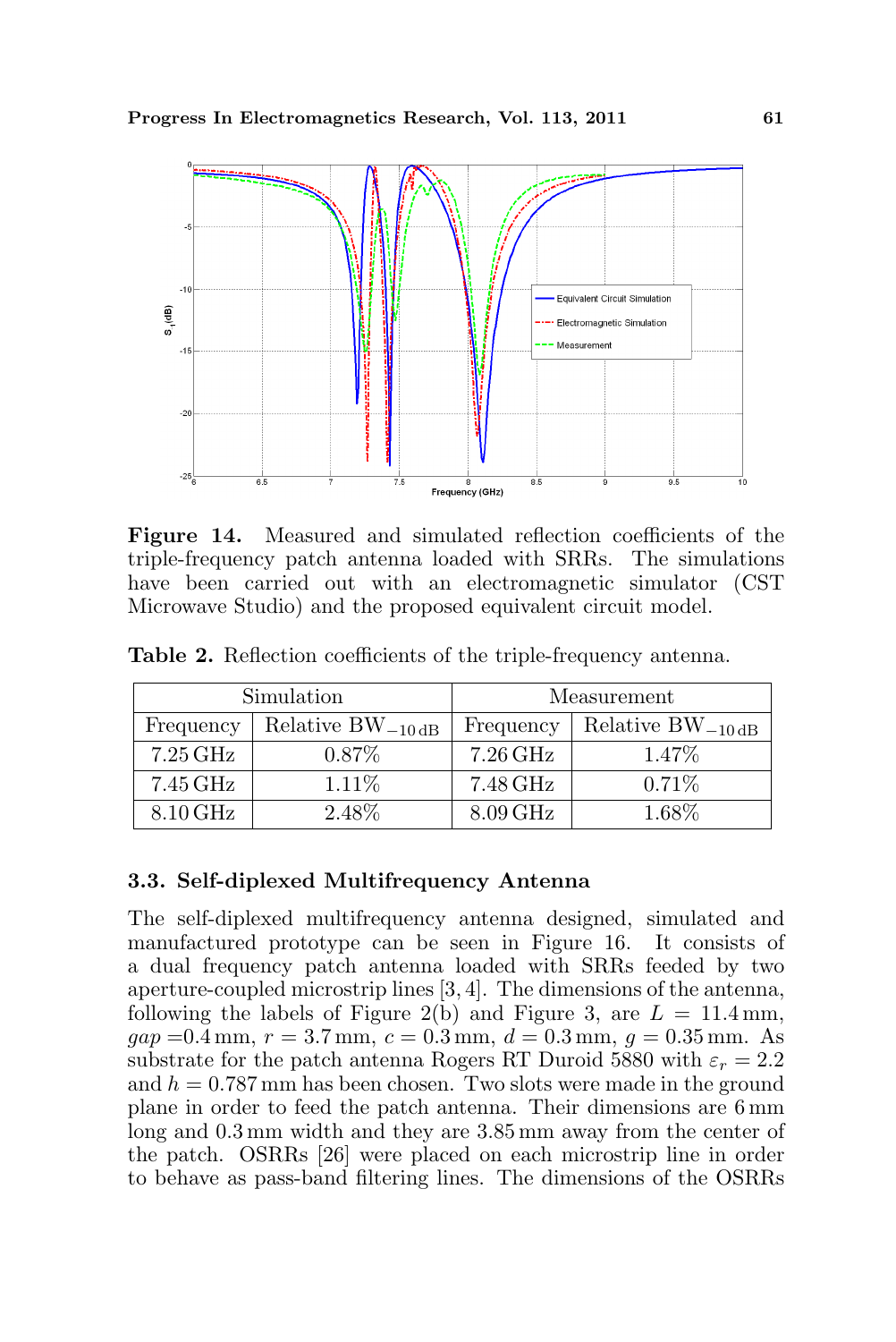

Figure 15. Measured radiation pattern of the triple-frequency patch antenna loaded with SRR: (a) 7.25 GHz, (b) 7.45 GHz and (c) 8.10 GHz.



Figure 16. Manufactured dual-frequency same polarization selfdiplexed patch antenna proposed. Front and back view.

Table 3. S-parameters of the self-diplexed multifrequency antenna.

| Measurement          |                       |             |                        |  |  |  |
|----------------------|-----------------------|-------------|------------------------|--|--|--|
| Frequency            | $ S_{11} $            | $ S_{21} $  | $\left  S_{22}\right $ |  |  |  |
| $7.77\,\mathrm{GHz}$ | $-18.83\,\mathrm{dB}$ | $-32.61$ dB | $-0.93$ dB             |  |  |  |
| 8.695 GHz            | $-0.91$ dB            | $-29.56$ dB | $-20.43\,\mathrm{dB}$  |  |  |  |

placed in the  $50 \Omega$  microstrip lines are:  $r_1 = 3.1$  mm,  $c_1 = 0.2$  mm,  $d_1 = 0.3$  mm,  $gap_1 = 0.35$  mm and  $e_1 = 0.3$  mm;  $r_2 = 2.84$  mm,  $c_2 = 0.2$  mm,  $d_2 = 0.3$  mm,  $gap_2 = 0.35$  mm and  $e_2 = 0.3$  mm. Separation between OSRRs is 4.1 mm and 3.84 mm respectively. The chosen substrate for the feeding lines is Arlon 600 with  $\varepsilon_r = 6$  and  $h = 0.6$  mm.

The simulated and measured S-parameters can be seen in Figure 17 and Table 3. With this configuration, isolation levels around 30 dB in both frequency bands were obtained between ports. A small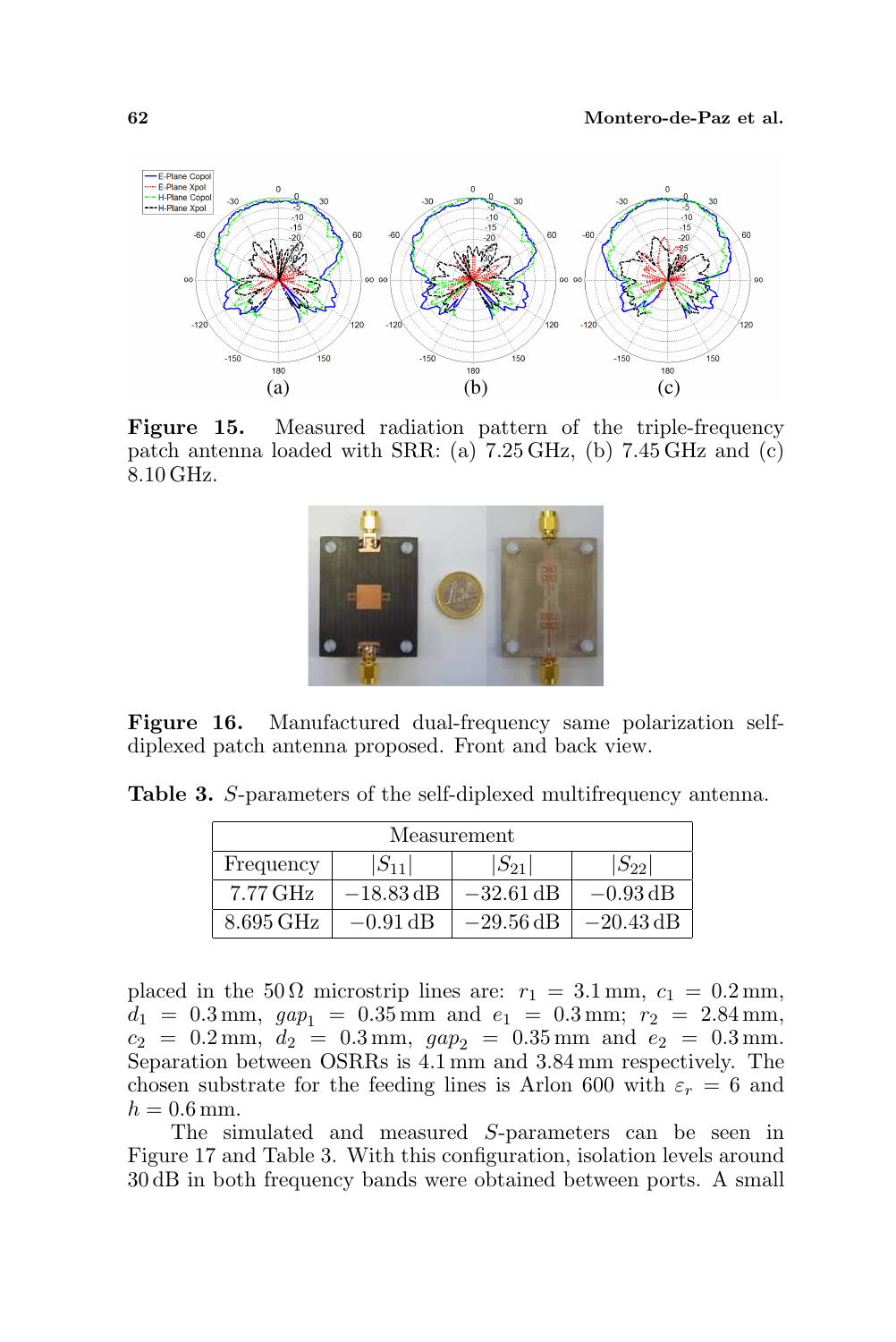

Figure 17. Simulated (dashed-line) and measured S-parameters of the self-diplexed dual-frequency patch antenna.



Figure 18. Measured radiation pattern of the manufactured selfdiplexed dual-frequency patch antenna: (a) Port 1 (lower frequency) and (b) Port 2 (higher frequency).

frequency shift between simulation and measurements can be observed due to the manufacture process. The machine has eroded some substrate around the feeding lines (as can be seen on Figure 16, back view) which translates into a reduction of the feeding lines substrate's effective permittivity. As a consequence, the resonance shifts to higher frequencies.

The measured radiation patterns at the working frequencies on each port are shown in Figure 18. Radiation obtained at the working frequency of each port is broadside type and very similar to a conventional patch one. The cross polarization component presents reasonable values.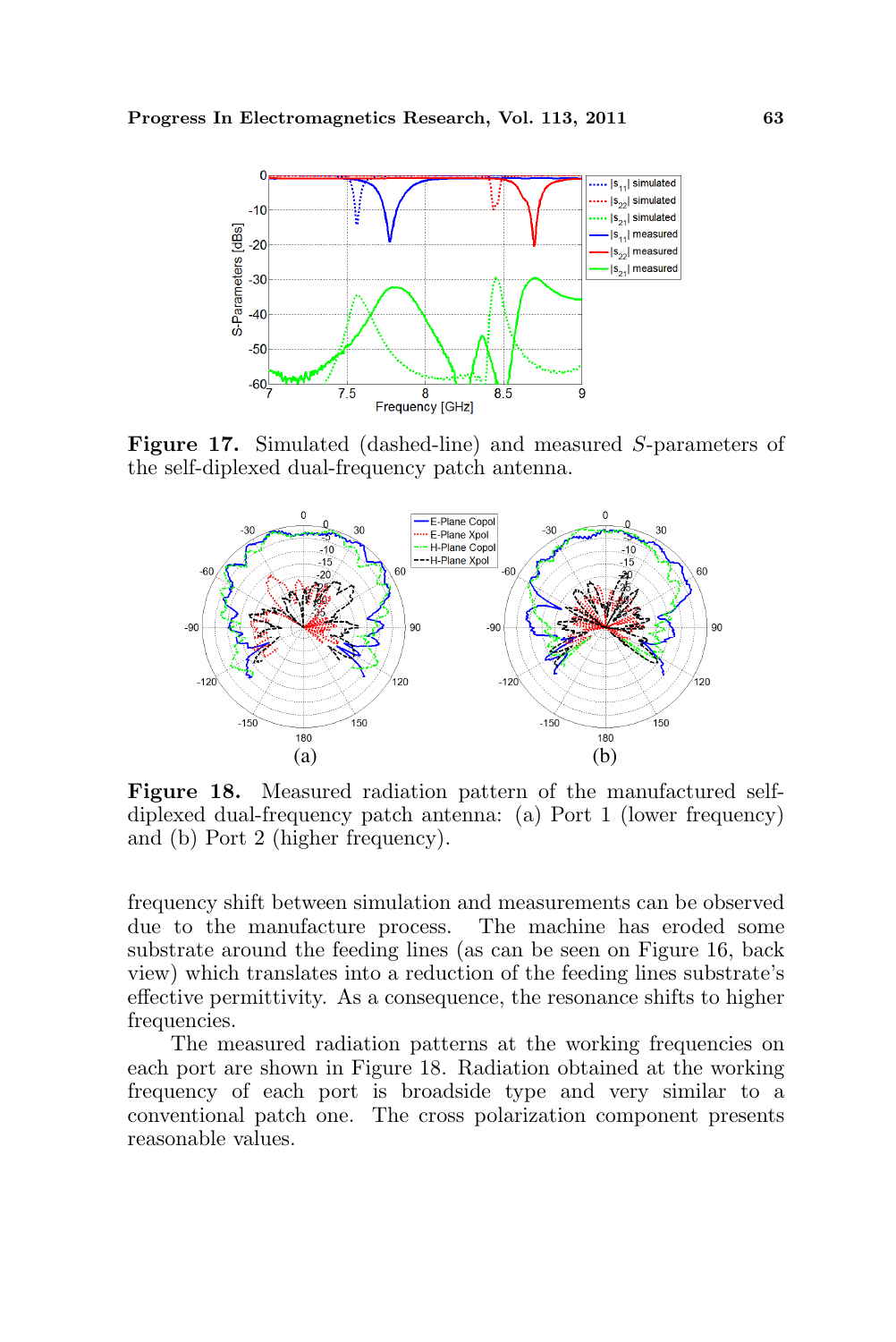# 4. CONCLUSION

Multifrequency patch antennas loaded with SRRs have been presented. Dual-frequency antennas with arbitrarily chosen working frequencies have been designed. These antennas reduce the overall size of current multifrequency patch antennas solutions as long as the ratio of the working frequencies, which can be chosen as close as desired. Ratios of less than 1.07 were achieved. Moreover, multifrequency antennas with more than two working frequencies can be also designed just by adding more SRRs.

Also a study on the bandwidth behavior of these antennas and a simple circuit-model has been presented. Results obtained in measurements and with electromagnetic simulations agree with the ones obtained with the equivalent-circuit model presented here.

In addition, the self-diplexion with non-orthogonal ports capabilities of these antennas were explored and different configurations were proposed.

Finally, three manufactured prototypes have been presented: a dual-frequency linear polarization patch antenna, a triple-frequency linear polarization patch antenna and a self-diplexed multifrequency patch antenna. The first and second antennas have a relative bandwidth at −10 dB close to 2% and a broadside radiation pattern similar to the one of a conventional patch antenna at each working frequency. Moreover the self-diplexed antenna has isolation levels between non-orthogonal ports around 30 dB.

## REFERENCES

- 1. "Special issue on multifunction antennas and antenna systems," IEEE Transactions on Antennas and Propagation, Vol. 54, No. 2, 2006.
- 2. Martínez-Vázquez, M., O. Litschke, M. Geissler, D. Heberling, A. M. Martínez-González, and D. Sánchez-Hernández, "Integrated planar multiband antennas for personal communication handsets," IEEE Transactions on Antennas and Propagation, Vol. 54, No. 2, 2006.
- 3. Garg, R., P. Barthia, I. Bahl, and A. Ittipiboon, Microstrip Design Handbook, Artech House, 2000.
- 4. James, J. R. and P. S. Hall, Handbook of Microstrip Antennas, Peter Peregrinus, London, 1989.
- 5. Heidari, A. A., M. Heyrani, and M. Nakhkash, "A dual-band circularly polarized stub loaded microstrip patch antenna for GPS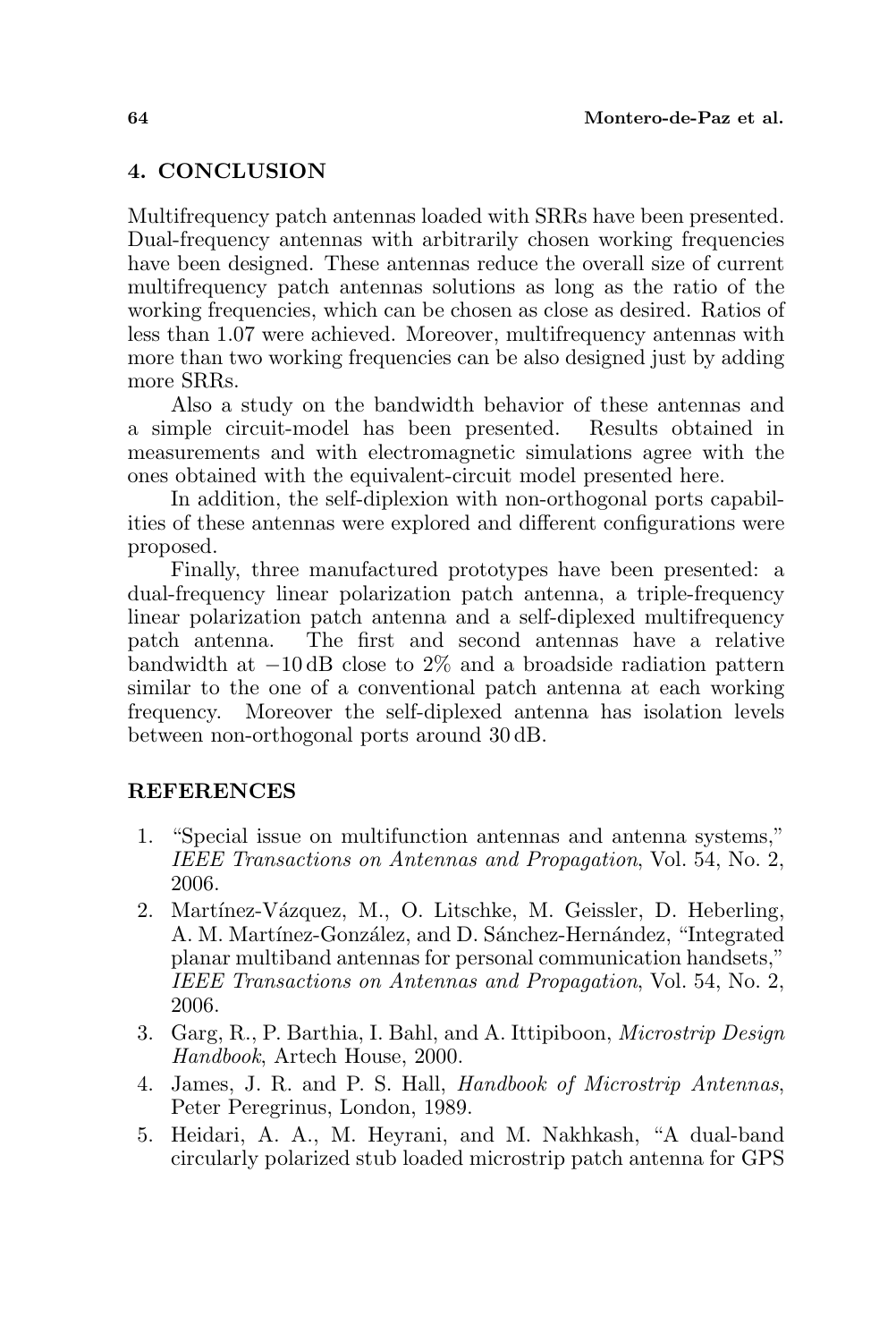applications," Progress In Electromagnetics Research, Vol. 92, 195–208, 2009.

- 6. Wang, E., J. Zheng, and Y. Liu, "A novel dual-band patch antenna for WLAN communication," Progress In Electromagnetic Research C, Vol. 6, 93–102, 2009.
- 7. Mishra, A., P. Singh, N. P. Yadav, J. A. Ansari, and B. R. Vishvakarma, "Compact shorted microstrip patch antenna for dual-band operation," Progress In Electromagnetics Research C, Vol. 9, 171–182, 2009.
- 8. Maci, S. and G. Biffi Gentili, "Dual-frequency patch antennas," IEEE Antennas and Propagation Magazine, Vol. 39, No. 6, 1997.
- 9. Marqués, R., F. Martín, and M. Sorolla, *Metamaterials with* Negative Parameters, John Wiley & Sons, Hoboken, NJ, 2007.
- 10. Caloz, C. and T. Itoh, Electromagnetic Metamaterials: Transmission Line Theory and Microwave Applications, Wiley, New York, 2004.
- 11. Engheta, N. and R. W. Ziolkowski, Metamaterials: Physics and Engineering Explorations, Wiley-IEEE Press, August 2006.
- 12. Eleftheriades, G. V. and K. G. Balmain, Negative-refraction Metamaterials: Fundamental Principles and Applications, Willey-IEEE Press, July 2005.
- 13. Herraiz-Martínez, F. J., L. E. García-Muñoz, D. González-Ovejero, V. González-Posadas, and D. Segovia-Vargas, "Dualfrequency printed dipole loaded with split ring resonators," IEEE Antennas and Wireless Propagation Letters, Vol. 8, 2009.
- 14. Herraiz-Martinez, F. J., V. Gonzalez-Posadas, L. E. García-Muñoz, and D. Segovia-Vargas, "Multifrequency and dual patch antennas partially filled with left-handed structures," IEEE Trans. on Antennas and Propagation, Vol. 56, No. 8, 2527–2539, 2008.
- 15. Herraiz-Martinez, F. J., E. Ugarte-Mu˜noz, V. Gonzalez-Posadas, L. E. García-Muñoz, and D. Segovia-Vargas, "Self-diplexed patch" antennas based on metamaterials for active RFID systems," IEEE Trans. on Microwave Theory and Techniques, Vol. 57, No. 5, Part 2, 1330–1340, 2009.
- 16. Barba, M., "A high-isolation, wideband and dual-linear polarization patch antenna," IEEE Trans. on Antennas and Propagation, Vol. 56, No. 5, 1472–1476, 2008.
- 17. Sim, C. D., C. C. Chang, and J. S. Row, "Dual-feed dual-polarized patch antenna with low cross polarization and high isolation," IEEE Trans. on Antennas and Propagation, Vol. 57, No. 10, 3405– 3409, 2009.